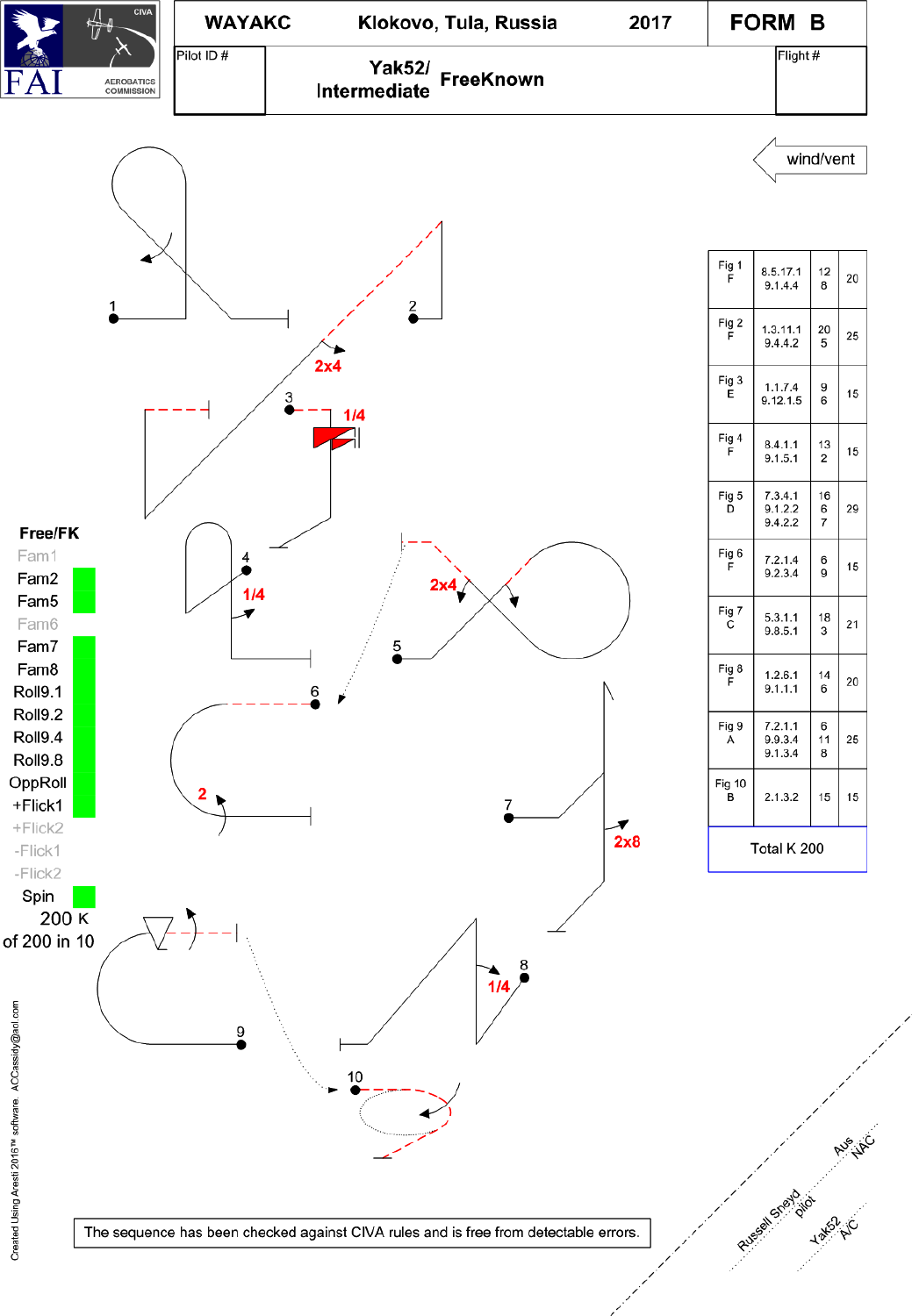

wind/vent



| Fig 1              | 1.2.6.1                       | 14           | 23 |
|--------------------|-------------------------------|--------------|----|
| F                  | 9.2.4.4                       | 9            |    |
| Fig 2<br>F         | 5.2.1.1                       | 17           | 17 |
| Fig 3<br>F         | 7.3.4.1<br>9.1.2.2<br>9.4.2.2 | 16<br>6<br>7 | 29 |
| Fig 4              | 1.1.7.4                       | 9            | 15 |
| F                  | 9.12.1.5                      | 6            |    |
| Fig 5              | 8.4.3.1                       | 15           | 17 |
| F                  | 9.1.5.1                       | 2            |    |
| Fig 6              | 1.2.7.1                       | 13           | 18 |
| F                  | 9.4.4.2                       | 5            |    |
| Fig 7              | 5.3.1.1                       | 18           | 21 |
| F                  | 9.8.5.1                       | 3            |    |
| Fig 8              | 8.4.1.1                       | 13           | 20 |
| F                  | 9.8.1.1                       | 7            |    |
| Fig 9<br>F         | 7.2.1.1<br>9.9.3.4<br>9.1.3.4 | 6<br>11<br>8 | 25 |
| <b>Fig 10</b><br>F | 2.1.3.2                       | 15           | 15 |
| Total K 200        |                               |              |    |

Alliabeted to analogue of the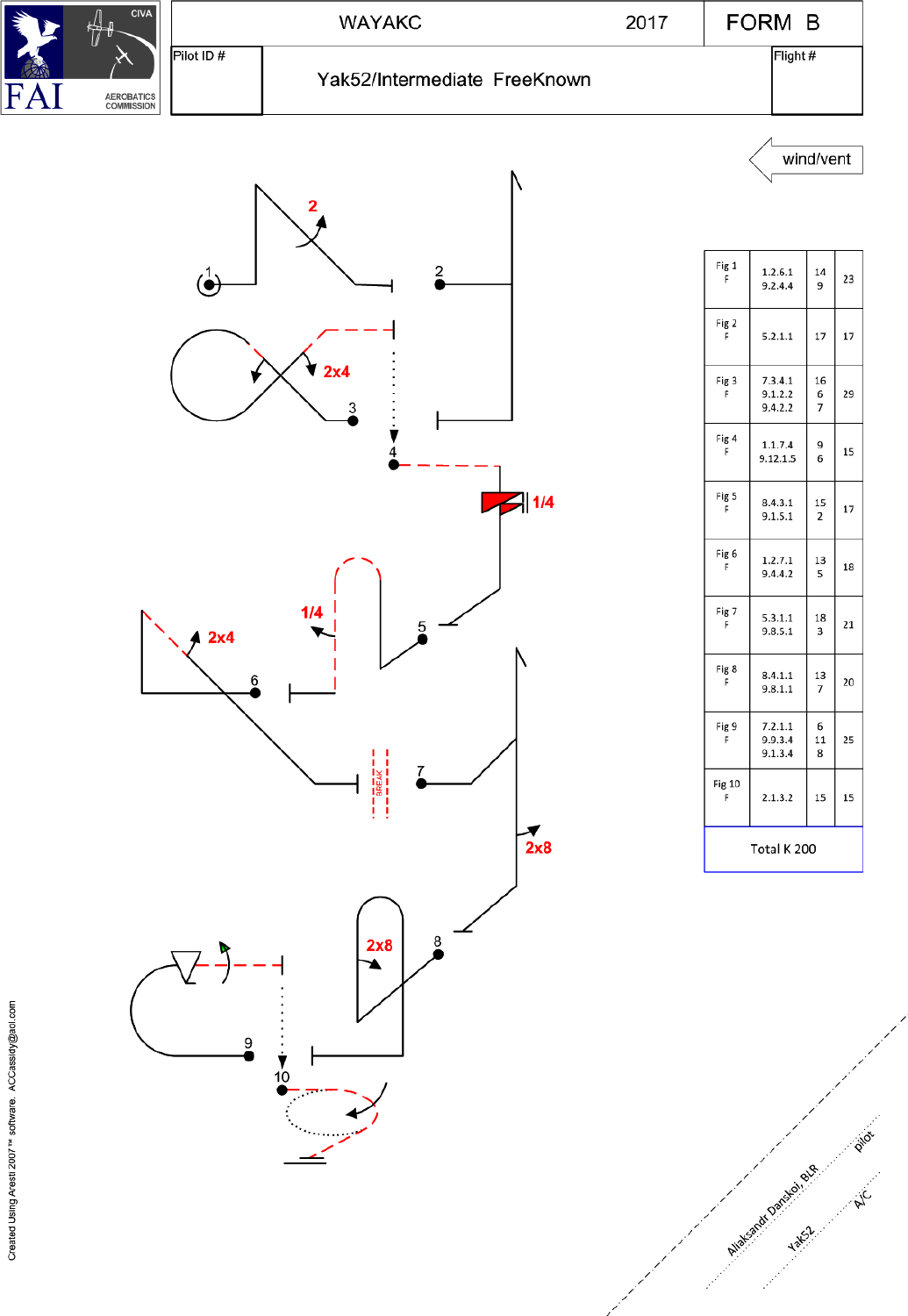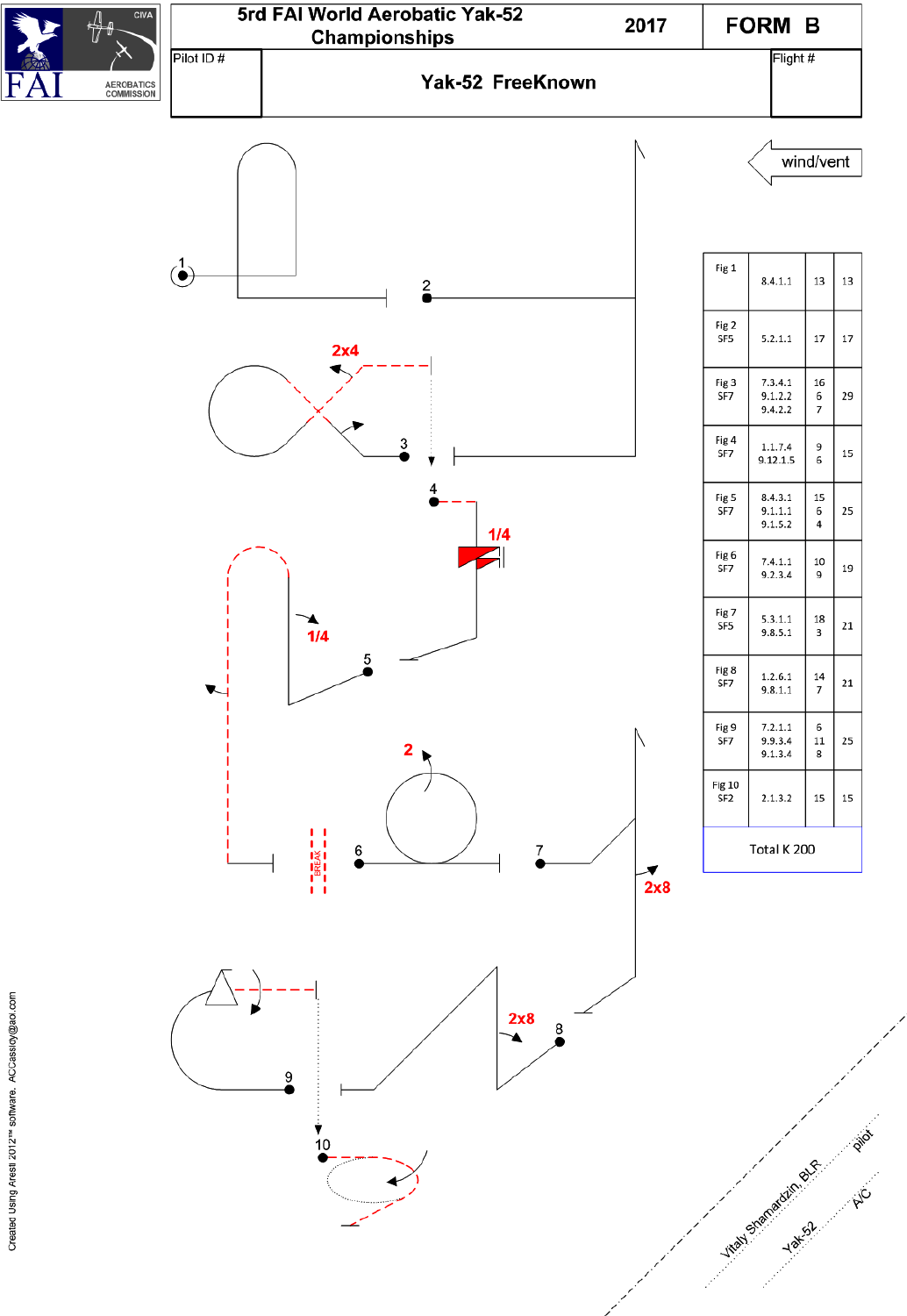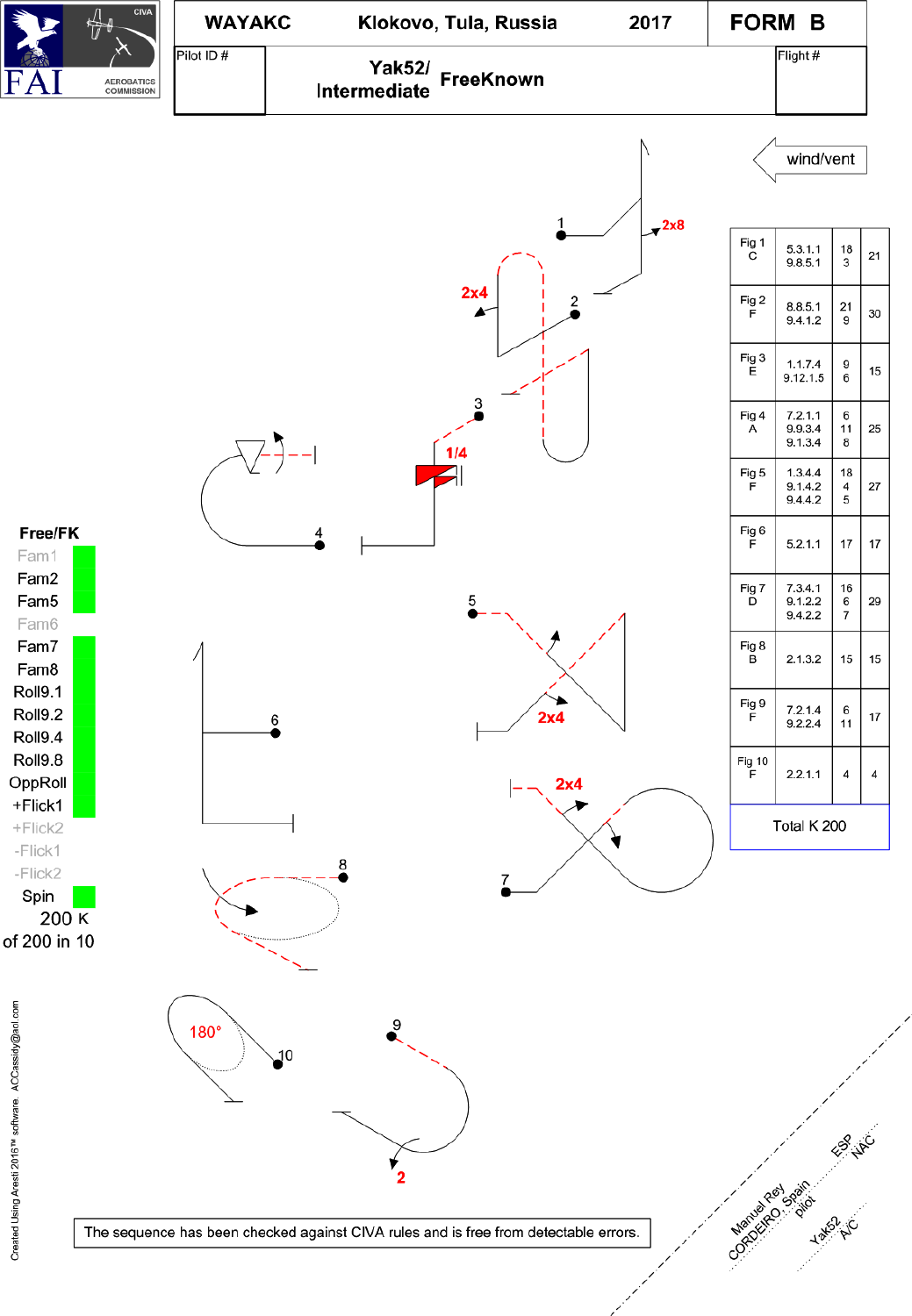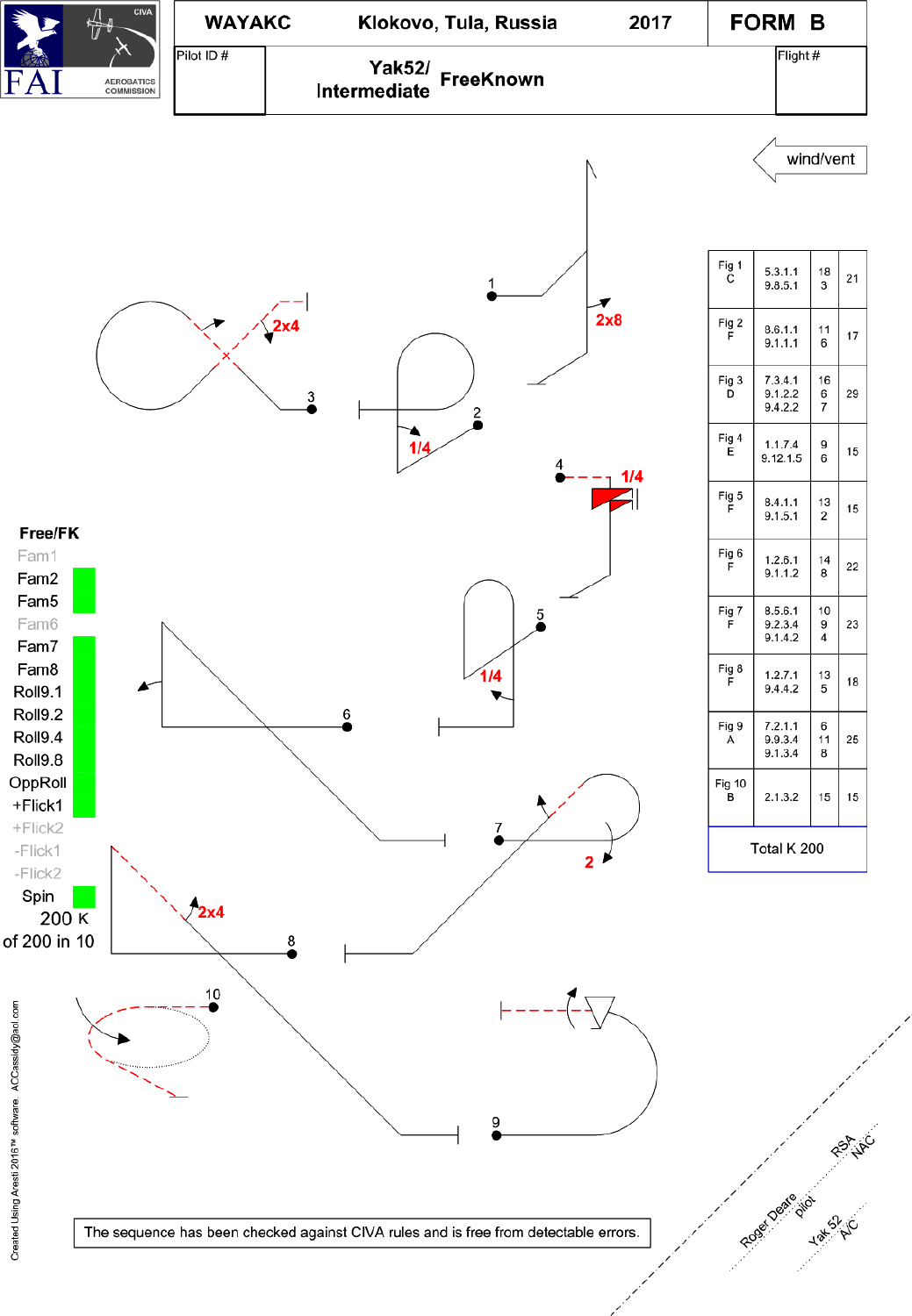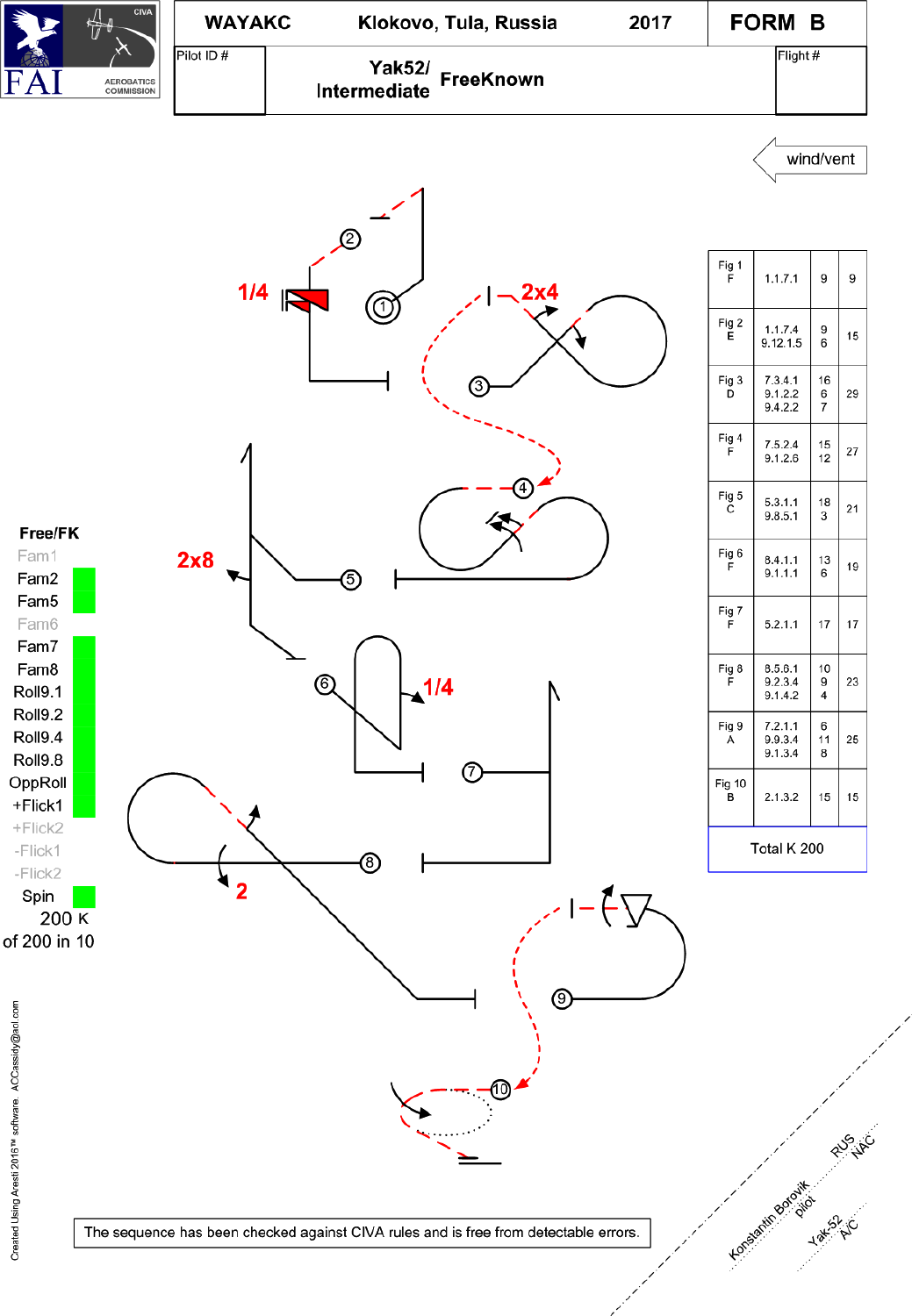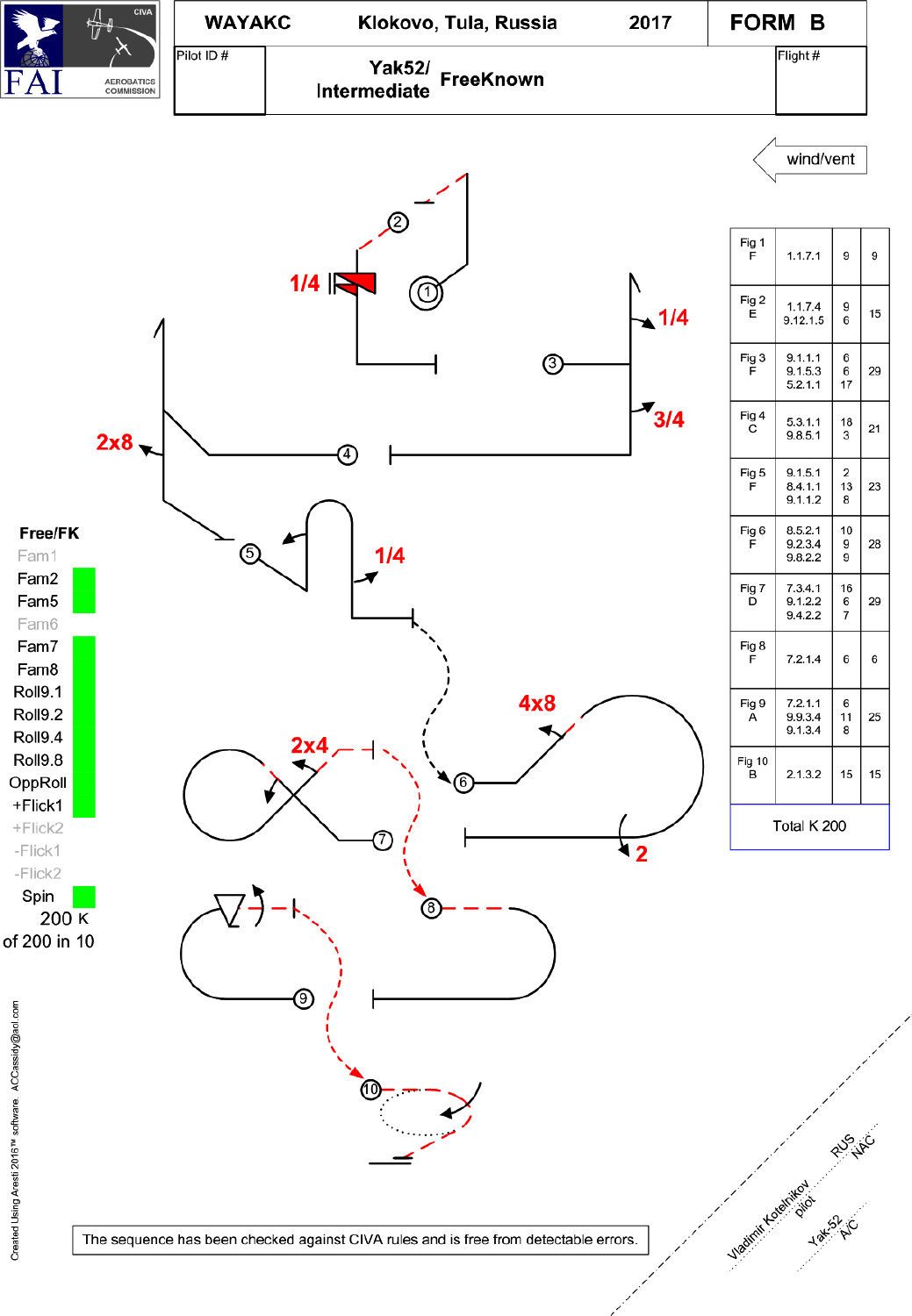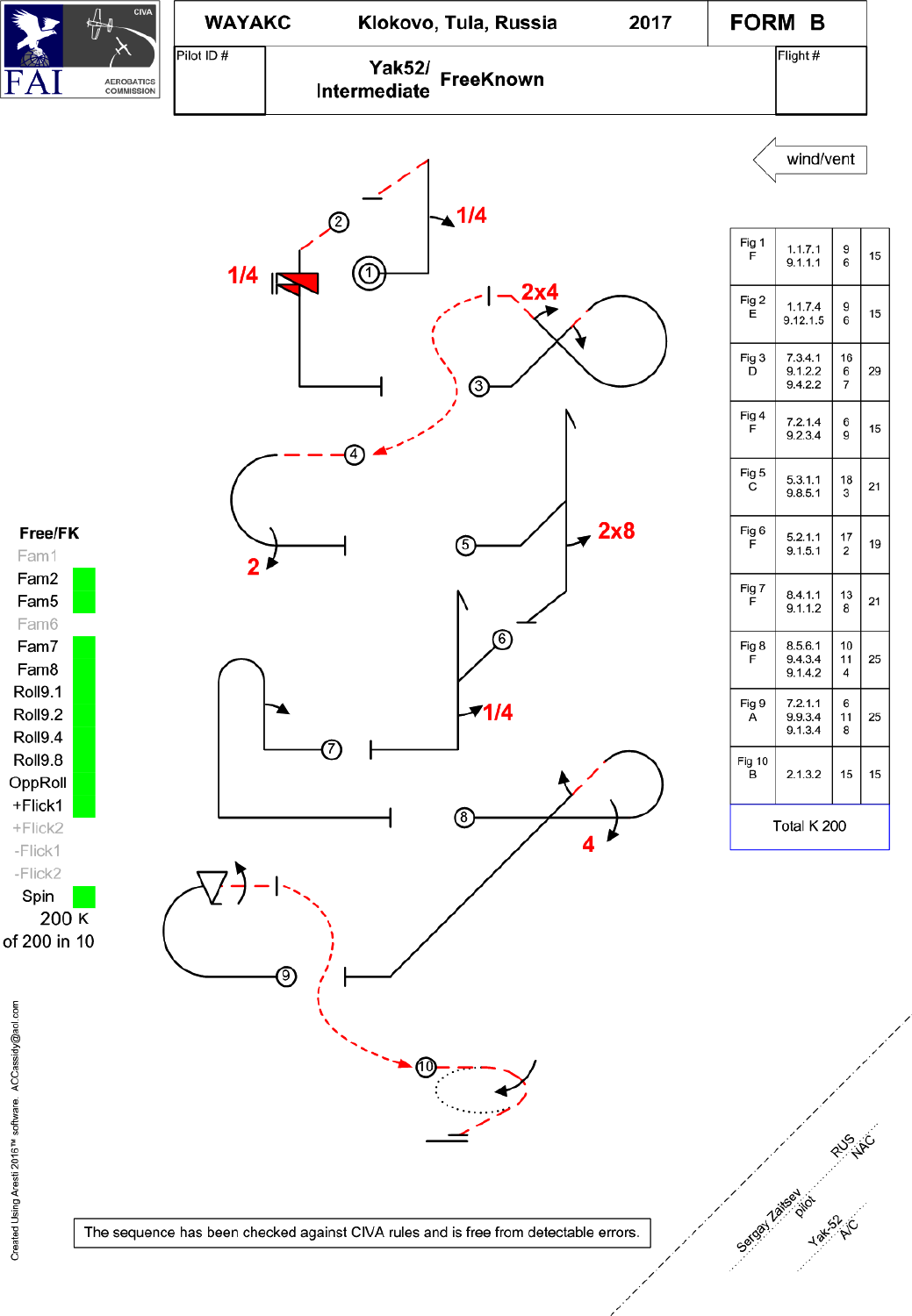| <b>And</b> | <b>CIVA</b>                            | LOKC     |
|------------|----------------------------------------|----------|
|            |                                        | Pilot ID |
|            | <b>AEROBATICS</b><br><b>COMMISSION</b> |          |

Flight #

Rick Feicht Phot

**Yak-52** A/C

## CIVA Yak52 Free Known





|                                  | Power                         |                           |    |
|----------------------------------|-------------------------------|---------------------------|----|
| Fig 1                            | 8.5.17.1<br>9.1.4.4           | 12<br>8                   | 20 |
| Fig 2                            | 1.3.11.1<br>9.4.4.2           | 20<br>5                   | 25 |
| Fig 3<br>Е                       | 1.1.7.4<br>9.12.1.5           | 9<br>6                    | 15 |
| Fig 4                            | 8.4.1.1<br>9.1.5.1            | 13<br>$\overline{2}$      | 15 |
| Fig 5<br>D                       | 7.3.4.1<br>9.1.2.2<br>9.4.2.2 | 16<br>6<br>$\overline{7}$ | 29 |
| Fig 6                            | 7.2.1.4<br>9.2.3.4            | 6<br>9                    | 15 |
| Fig 7<br>с                       | 5.3.1.1<br>9.8.5.1            | 18<br>3                   | 21 |
| Fig 8                            | 1.2.6.1<br>9.1.1.1            | 14<br>6                   | 20 |
| Fig 9<br>A                       | 7.2.1.1<br>9.9.3.4<br>9.1.3.4 | 6<br>11<br>8              | 25 |
| Fig 10<br>в                      | 2.1.3.2                       | 15                        | 15 |
| Total K = 200<br>$(max K = 200)$ |                               |                           |    |

 $-iv.$ '5is'' (0,1) b4> (4,0) "@D" 2g24- (-2,12) 4% -a22 (5,0) "@C" ~+dh.'8.'' ~,4k (2,0) "@A" m -2% ry..,1 (5,0) n(....24...')-<br>f,1- (0,13) "@B" -1j1-